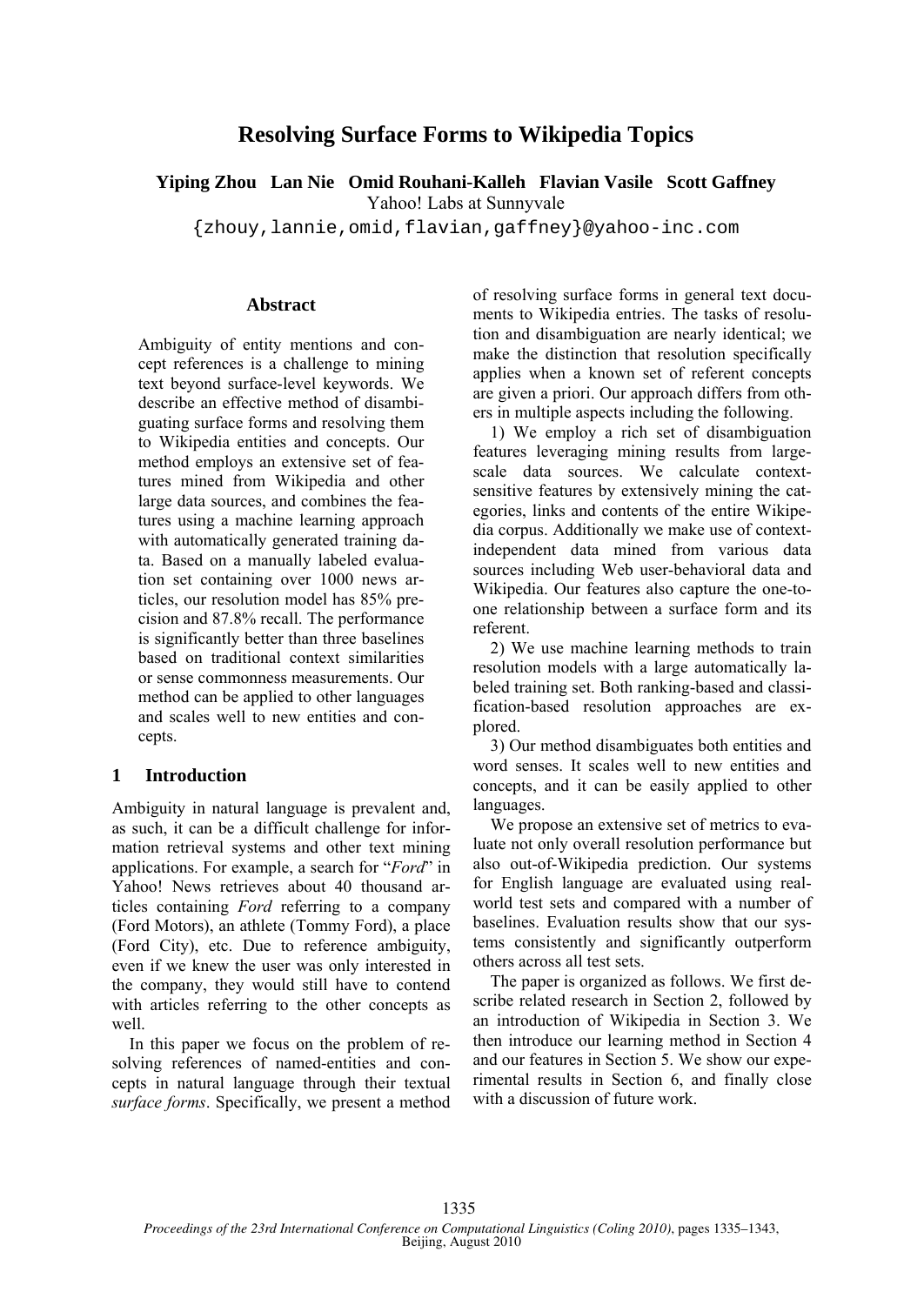### **2 Related Work**

Named entity disambiguation research can be divided into two categories: some works (Bagga and Baldwin, 1998; Mann and Yarowsky, 2003; Pedersen et al., 2005; Fleischman and Hovy, 2004; Ravin and Kazi, 1999) aim to cluster ambiguous surface forms to different groups, with each representing a unique entity; others (Cucerzan, 2007; Bunescu and Paşca, 2006; Han and Zhao, 2009; Milne and Witten, 2008a; Milne and Witten, 2008b) resolve a surface form to an entity or concept extracted from existing knowledge bases. Our work falls into the second category.

Looking specifically at resolution, Bunescu and Pasca (2006) built a taxonomy SVM kernel to enrich a surface form's representation with words from Wikipedia articles in the same category. Cucerzan (2007) employed context vectors consisting of phrases and categories extracted from Wikipedia. The system also attempted to disambiguate all surface forms in a context simultaneously, with the constraint that their resolved entities should be globally consistent on the category level as much as possible. Milne and Witten (2008a, 2008b) proposed to use Wikipedia's link structure to capture the *relatedness* between Wikipedia entities so that a surface form is resolved to an entity based on its relatedness to the surface form's surrounding entities. Besides relatedness, they also define a *commonness* feature that captures how common it is that a surface form links to a particular entity in general. Han and Zhao (2009) defined a novel alignment strategy to calculate similarity between surface forms based on semantic relatedness in the context.

Milne and Witten's work is most related to what we propose here in that we also employ features similar to their relatedness and commonness features. However, we add to this a much richer set of features which are extracted from Web-scale data sources beyond Wikipedia, and we develop a machine learning approach to automatically blend our features using completely automatically generated training data.

# **3 Wikipedia**

Wikipedia has more than 200 language editions, and the English edition has more than 3 million articles as of March 2009. Newsworthy events are often added to Wikipedia within days of occurrence; Wikipedia has bi-weekly snapshots available for download.

Each article in Wikipedia is uniquely identified by its title which is usually the most common surface form of an entity or concept. Each article includes body text, outgoing links and categories. Here is a sample sentence in the article titled "Aristotle" in wikitext format. "*Together with Plato and [[Socrates]] (Plato's teacher), Aristotle is one of the most important founding figures in [[Western philosophy]].*" Near the end of the article, there are category links such as "*[[Category:Ancient Greek mathematicians]]*". The double brackets annotate outgoing links to other Wikipedia articles with the specified titles. The category names are created by authors. Articles and category names have many-to-many relationships.

In addition to normal articles, Wikipedia also has special types of articles such as redirect articles and disambiguation articles. A redirect article's title is an alternative surface form for a Wikipedia entry. A disambiguation article lists links to similarly named articles, and usually its title is a commonly used surface form for multiple entities and concepts.

### **4 Method of Learning**

Our goal is to resolve surface forms to entities or concepts described in Wikipedia. To this end, we first need a recognizer to detect surface forms to be resolved. Then we need a resolver to map a surface form to the most probable entry in Wikipedia (or to *out-of-wiki*) based on the context.

**Recognizer**: We first create a set of Wikipedia (article) entries  $E = \{e_1, e_2, ...\}$  to which we want to resolve surface forms. Each entry's surface forms are mined from multiple data sources. Then we use simple string match to recognize surface forms from text documents.

Among all Wikipedia entries, we exclude those with low importance. In our experiments, we removed the entries that would not interest general Web users, such as stop words and punctuations. Second, we collect surface forms for entries in *E* using Wikipedia and Web search query click logs based on the following assumptions: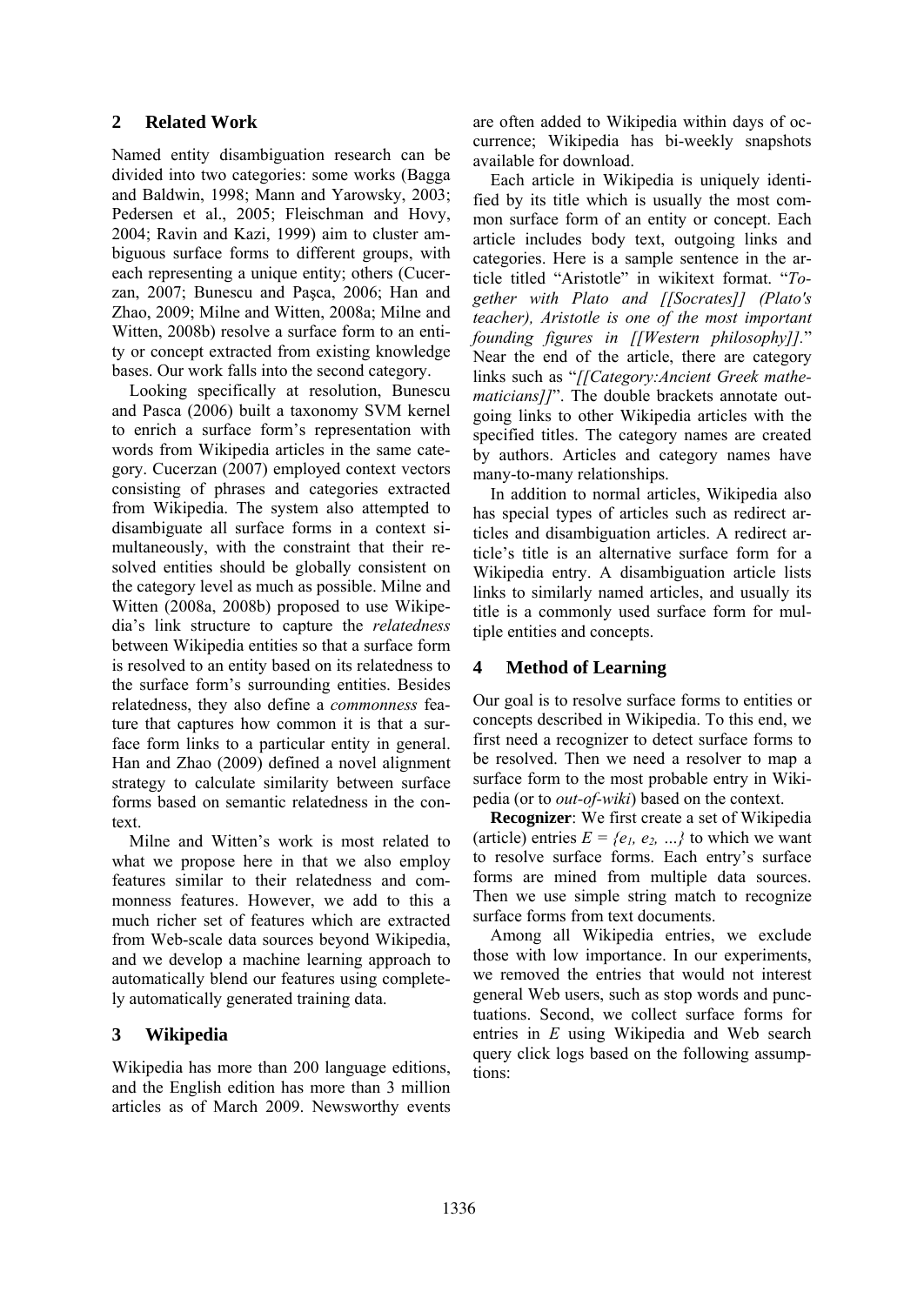- Each Wikipedia article title is a surface form for the entry. Redirect titles are taken as alternative surface forms for the target entry.
- The anchor text of a link from one article to another is taken as an alternative surface form for the linked-to entry.
- Web search engine queries resulting in user clicks on a Wikipedia article are taken as alternative surface forms for the entry.

As a result, we get a number of surface forms for each entry *ei*. If we let *sij* denote the *j-*th surface form for entry *i*, then we can represent our entry dictionary as *EntSfDict* =  $\{$ *…)>, <e2, (s21, s22, …)>, …}*.

**Resolver**: We first build a labeled training set automatically, and then use supervised learning methods to learn models to resolve among Wikipedia entries. In the rest of this section we describe the resolver in details.

### **4.1 Automatically Labeled Data**

To learn accurate models, supervised learning methods require training data with both large quantity and high quality, which often takes lots of human labeling effort. However, in Wikipedia, links provide a *supervised* mapping from surface forms to article entries. We use these links to automatically generate training data. If a link's anchor text is a surface form in *EntSfDict*, we extract the anchor text as surface form *s* and the link's destination article as Wikipedia entry *e*, then add the pair *(s, e)* with a positive judgment to our labeled example set. Continuing, we use *EntSfDict* to find other Wikipedia entries for which *s* is a surface form and create negative examples for these and add them to our labeled example set. If *e* does not exist in *EntSfDict* (for example, if the link points to a Wikipedia article about a stop word), then a negative training example is created for every Wikipedia entry to which *s* may resolve. We use *oow* (out-of-wiki) to denote this case.

Instead of article level coreference resolution, we only match partial names with full names based on the observation that surface forms for named entities are usually capitalized word sequences in English language and a named entity is often mentioned by a long surface form followed by mentions of short forms in the same article. For each pair *(s, e)* in the labeled example set, if *s* is a partial name of a full name *s'* occurring earlier in the same document, we replace *(s, e)* with *(s', e)* in the labeled example set.

Using this methodology we created 2.4 million labeled examples from only 1% of English Wikipedia articles. The abundance of data made it possible for us to experiment on the impact of training set size on model accuracy.

### **4.2 Learning Algorithms**

In our experiments we explored both Gradient Boosted Decision Trees (GBDT) and Gradient Boosted Ranking (GBRank) to learn resolution models. They both can easily combine features of different scale and with missing values. Other supervised learning methods are to be explored in the future.

**GBDT**: We use the stochastic variant of GBDTs (Friedman, 2001) to learn a binary logistic regression model with the judgments as the target. GBDTs compute a function approximation by performing a numerical optimization in the function space. It is done in multiple stages, with each stage modeling residuals from the model of the last stage using a small decision tree. A brief summary is given in Algorithm 1. In the stochastic version of GBDT, one sub-samples the training data instead of using the entire training set to compute the loss function.

# **Algorithm 1 GBDTs**

Input: training data  $\{ (x_i, y_i) \}_{i=1}^N$ , loss function

- $L[y, f(x)]$ , the number of nodes for each tree *J* , the number of trees *M* .
- 1: Initialize  $f(x) = f^0$
- 2: For  $m = 1$  to  $M$
- 2.1: For  $i = 1$  to *N*, compute the negative gradient by taking the derivative of the loss with respect to *f(x)* and substitute with  $y_i$  and  $f_i^{m-1}(x_i)$ .
- 2.2: Fit a *J*-node regression tree to the components of the negative gradient.
- 2.3: Find the within-node updates  $_{a_j^m}$  for *j*

*= 1* to *J* by performing *J* univariate optimizations of the node contributions to the estimated loss.

- 2.4: Do the update  $f_i^m(x_i) = f_i^{m-1}(x_i) + r \times a_j^m$ , where *j* is the node that  $x_i$  belongs to,  $r$ is learning rate.
- 3: End for
- 4: Return  $f^M$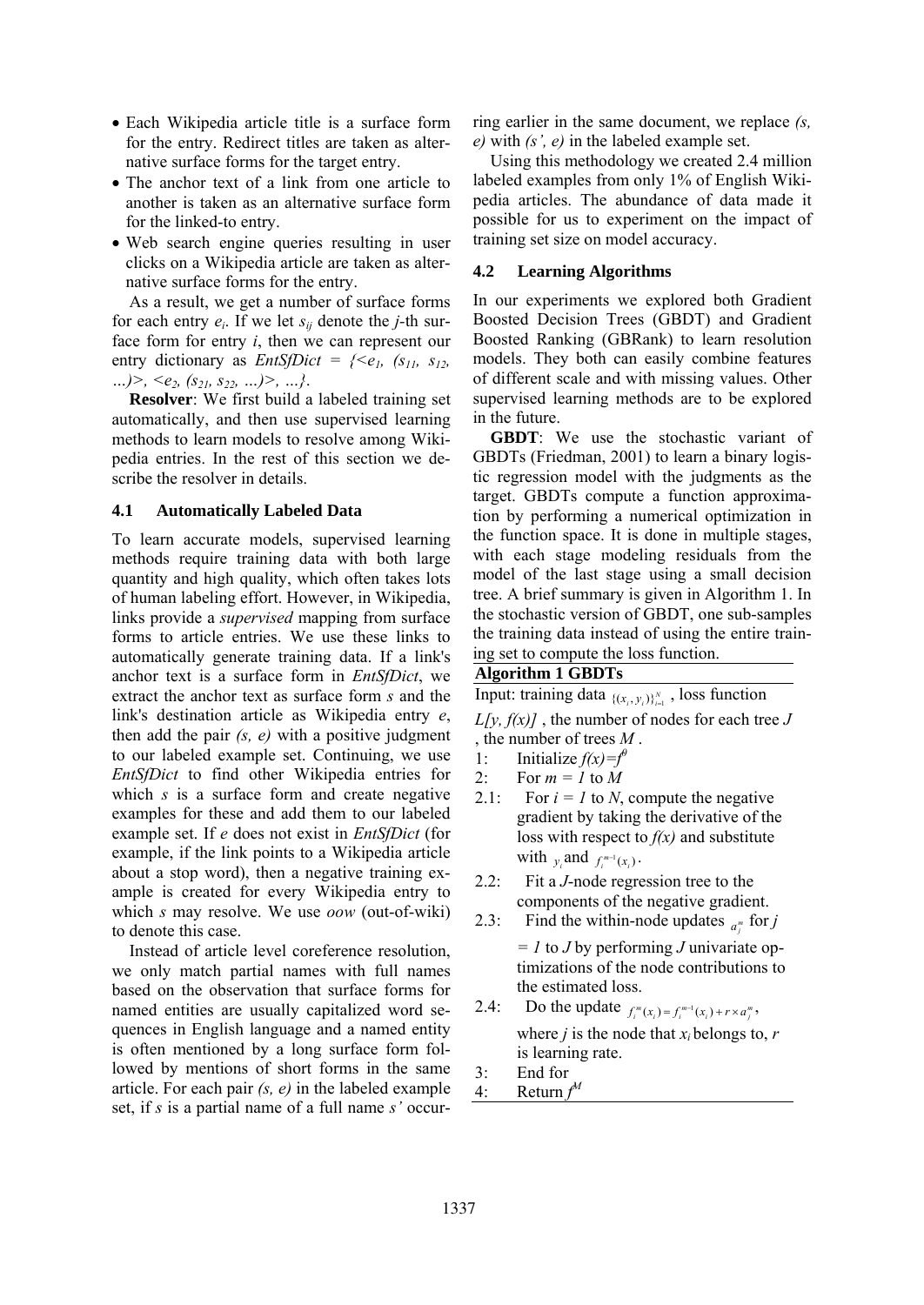In our setting, the loss function is a negative binomial log-likelihood,  $x_i$  is the feature vector for a surface-form and Wikipedia-entry pair *(si,*   $e_i$ , and  $y_i$  is +1 for positive judgments and -1 is for negative judgments.

**GBRank**: From a given surface form's judgments we can infer that the correct Wikipedia entry is preferred over other entries. This allows us to derive pair-wise preference judgments from absolute judgments and train a model to rank all the Wikipedia candidate entries for each surface form. Let  $_{S = \{(x_i, x_i) | l(x_i) \ge l(x_i), i=1,...,N\}}$  be the set of preference judgments, where  $x_i$  and  $x_i$  are the feature vectors for two pairs of surface-forms and Wikipedia-entry,  $l(x_i)$  and  $l(x_i')$  are their absolute judgments respectively. GBRank (Zheng et al., 2007) tries to learn a function *h* such that  $h(x_i) \ge h(x_i)$  for  $(x_i, x_i) \in S$ . A sketch of the algorithm

| is given in Algorithm 2.  |  |
|---------------------------|--|
| <b>Algorithm 2 GBRank</b> |  |

- 1: Initialize  $h=h_0$
- 2: For  $k=1$  to  $K$
- 2.1: Use  $h_{k-l}$  as an approximation of h and compute  ${S^+} = \{ (x_i, x_i) \in S \mid h_{k-1}(x_i) \geq h_{k-1}(x_i) + \tau \}$  ${S}^{\text{-}} = \{ (x_i, x_i) \in S \mid h_{k-1}(x_i) < h_{k-1}(x_i) + \tau \}$ where  $\tau = \alpha ( l(x_i) - l(x_i) )$
- 2.2: Fit a regression function  $g_k$  using GBDT and the incorrectly predicted examples
- $\{(x_i, h_{k-1}(x_i) + \tau), (x_i, h_{k-1}(x_i) \tau) | (x_i, x_i) \in S^{-}\}$ 2.3: Do the update  $h_k(x) = (kh_{k-1}(x) + \eta g_k(x))/(k+1)$ , where  $\eta$  is
	- learning rate.
- 3: End for
- 4: Return  $h_K$

We use a tuning set independent from the training set to select the optimal parameters for GBDT and GBRank. This includes the number of trees *M*, the number of nodes *J*, the learning rate *r*, and the sampling rate for GBDT; and for GBRank we select *K*, *α* and *η*.

The feature importance measurement given by GBDT and GBRank is computed by keeping track of the reduction in the loss function at each feature variable split and then computing the total reduction of loss along each explanatory feature variable. We use it to analyze feature effectiveness.

### **4.3 Prediction**

After applying a resolution model on the given test data, we obtain a score for each surface-form and Wikipedia-entry pair *(s, e)*. Among all the pairs containing *s*, we find the pair with the highest score, denoted by  $(s, \tilde{e})$ .

It's very common that a surface form refers to an entity or concept not defined in Wikipedia. So it's important to correctly predict whether the given surface form cannot be mapped to any Wikipedia entry in *EntSfDict*.

We apply a threshold to the scores from resolution models. If the score for  $(s, \tilde{e})$  is lower than the threshold, then the prediction is *oow* (see Section 4.1), otherwise  $\tilde{e}$  is predicted to be the entry referred by *s*. We select thresholds based on F1 (see Section 6.2) on a tuning set that is independent from our training set and test set.

### **5 Features**

For each surface-form and Wikipedia-entry pair *(s, e)*, we create a feature vector including features capturing the context surrounding *s* and features independent of the context. They are context-dependent and context-independent features respectively. Various data sources are mined to extract these features, including Wikipedia articles, Web search query-click logs, and Web-user browsing logs. In addition, *(s, e)* is compared to all pairs containing *s* based on above features and the derived features are called differentiation features.

### **5.1 Context-dependent Features**

These features measure whether the given surface form *s* resolving to the given Wikipedia entry *e* would make the given document more coherent. They are based on 1) the vector representation of *e*, and 2) the vector representation of the context of *s* in a document *d*.

**Representation of** *e***:** By thoroughly mining Wikipedia and other large data sources we extract contextual clues for each Wikipedia entry *e* and formulate its representation in the following ways.

1) *Background representation*. The overall background description of *e* is given in the corresponding Wikipedia article, denoted as *Ae*. Naturally, a bag of terms and surface forms in *Ae* can represent *e*. So we represent *e* by a back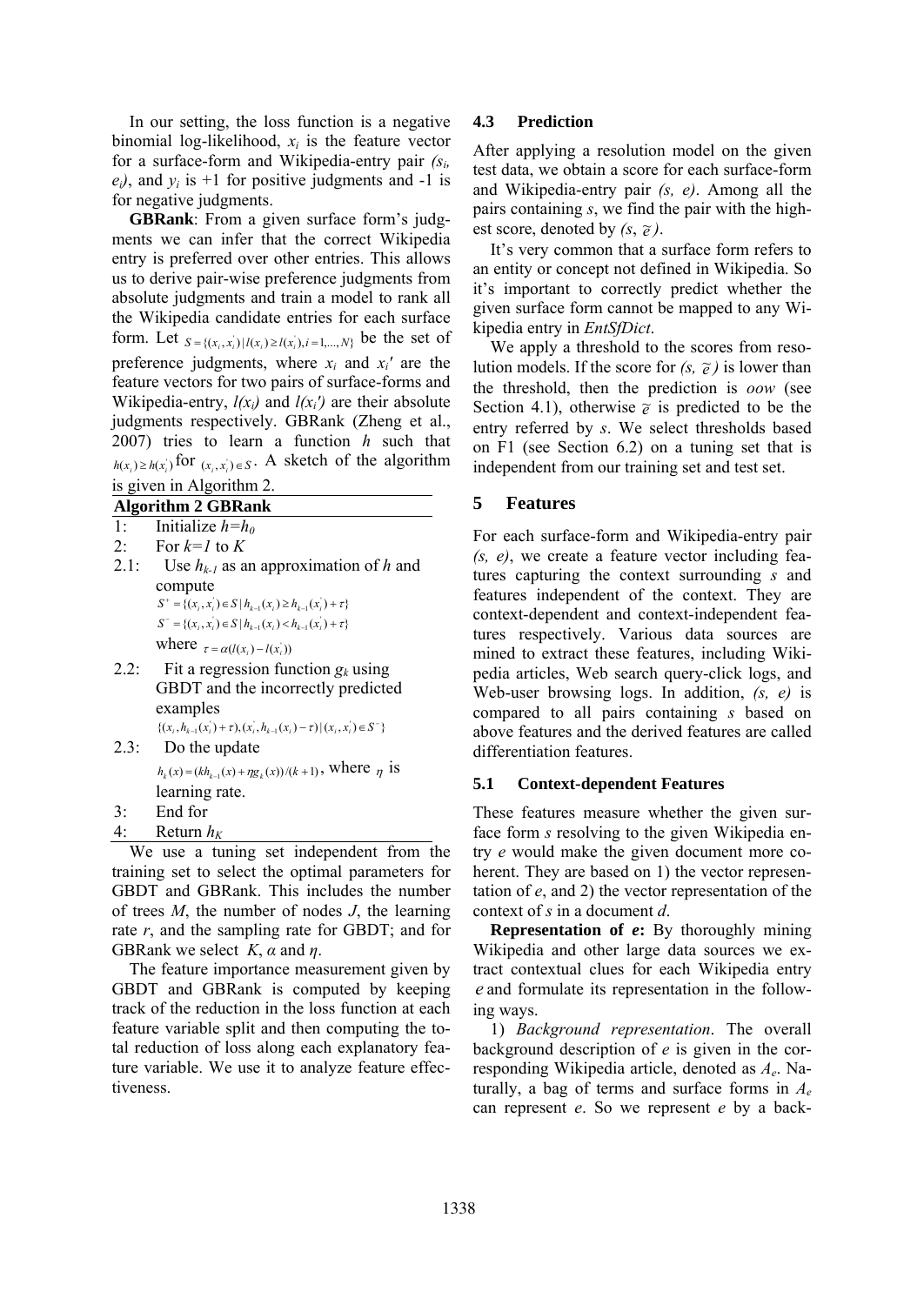ground word vector *Ebw* and a background surface form vector  $E_{bs}$ , in which each element is the occurrence count of a word or a surface form in *Ae*'s first paragraph.

2) *Co-occurrence representation.* The terms and surface forms frequently co-occurring with *e* capture its contextual characteristics. We first identify all the Wikipedia articles linking to *Ae*. Then, for each link pointing to  $A_e$  we extract the surrounding words and surface forms within a window centered on the anchor text. The window size is set to 10 words in our experiment. Finally, we select the words and surface forms with the top co-occurrence frequency, and represent *e* by a co-occurring word vector *Ecw* and a cooccurring surface form vector *Ecs*, in which each element is the co-occurrence frequency of a selected word or surface form.

3) *Relatedness representation*. We analyzed the relatedness between Wikipedia entries from different data sources using various measurements, and we computed over 20 types of relatedness scores in our experiments. In the following we discuss three types as examples. The first type is computed based on the overlap between two Wikipedia entries' categories. The second type is mined from Wikipedia inter-article links. (In our experiments, two Wikipedia entries are considered to be related if the two articles are mutually linked to each other or co-cited by many Wikipedia articles.) The third type is mined from Web-user browsing data based on the assumption that two Wikipedia articles cooccurring in the same browsing session are related. We used approximately one year of Yahoo! user data in our experiments. A number of different metrics are used to measure the relatedness. For example, we apply the algorithm of Google distance (Milne and Witten, 2008b) on Wikipedia links to calculate the Wikipedia link-based relatedness, and use mutual information for the browsing-session-based relatedness. In summary, we represent *e* by a related entry vector *Er* for each type of relatedness, in which each element is the relatedness score between *e* and a related entry.

**Representation of** *s***:** We represent a surface form's context as a vector, then calculate a context-dependent feature for a pair *<s,e>* by a similarity function *Sim* from two vectors. Here are examples of context representation.

1) *s* is represented by a word vector  $S_w$  and a surface form vector  $S_s$ , in which each element is the occurrence count of a word or a surface form surrounding *s.* We calculate each vector's similarity with the background and co-occurrence representation of *e*, and it results in  $Sim(S_w, E_{bw})$ ,  $Sim(S_w, E_{cw})$ ,  $Sim(S_s, E_{bs})$  and  $Sim(S_s, E_{cs})$ .

2) *s* is represented by a Wikipedia entry vector *Se*, in which each element is a Wikipedia entry to which a surrounding surface form *s* could resolve. We calculate its similarity with the relatedness representation of *e*, and it results in *Sim(Se, Er)*.

In the above description, similarity is calculated by dot product or in a summation-ofmaximum fashion. In our experiments we extracted surrounding words and surface forms for *s* from the whole document or from the text window of 55 tokens centered on *s*, which resulted in 2 sets of features. We created around 50 contextdependent features in total.

### **5.2 Context-independent Features**

These features are extracted from data beyond the document containing s. Here are examples.

- During the process of building the dictionary *EntSfDict* as described in Section 4, we count how often *s* maps to *e* and estimate the probability of *s* mapping to *e* for each data source. These are the commonness features.
- The number of Wikipedia entries that *s* could map to is a feature about the ambiguity of *s*.
- The string similarity between *s* and the title of *Ae* is used as a feature. In our experiments string similarity was based on word overlap.

#### **5.3 Differentiation Features**

Among all surface-form and Wikipedia-entry pairs that contain *s*, at most one pair gets the positive judgment. Based on this observation we created differentiation features to represent how *(s, e)* is compared to other pairs for *s*. They are derived from the context-dependent and contextindependent features described above. For example, we compute the difference between the string similarity for *(s, e)* and the maximum string similarity for all pairs containing *s*. The derived feature value would be zero if *(s, e)* has larger string similarity than other pairs containing *s*.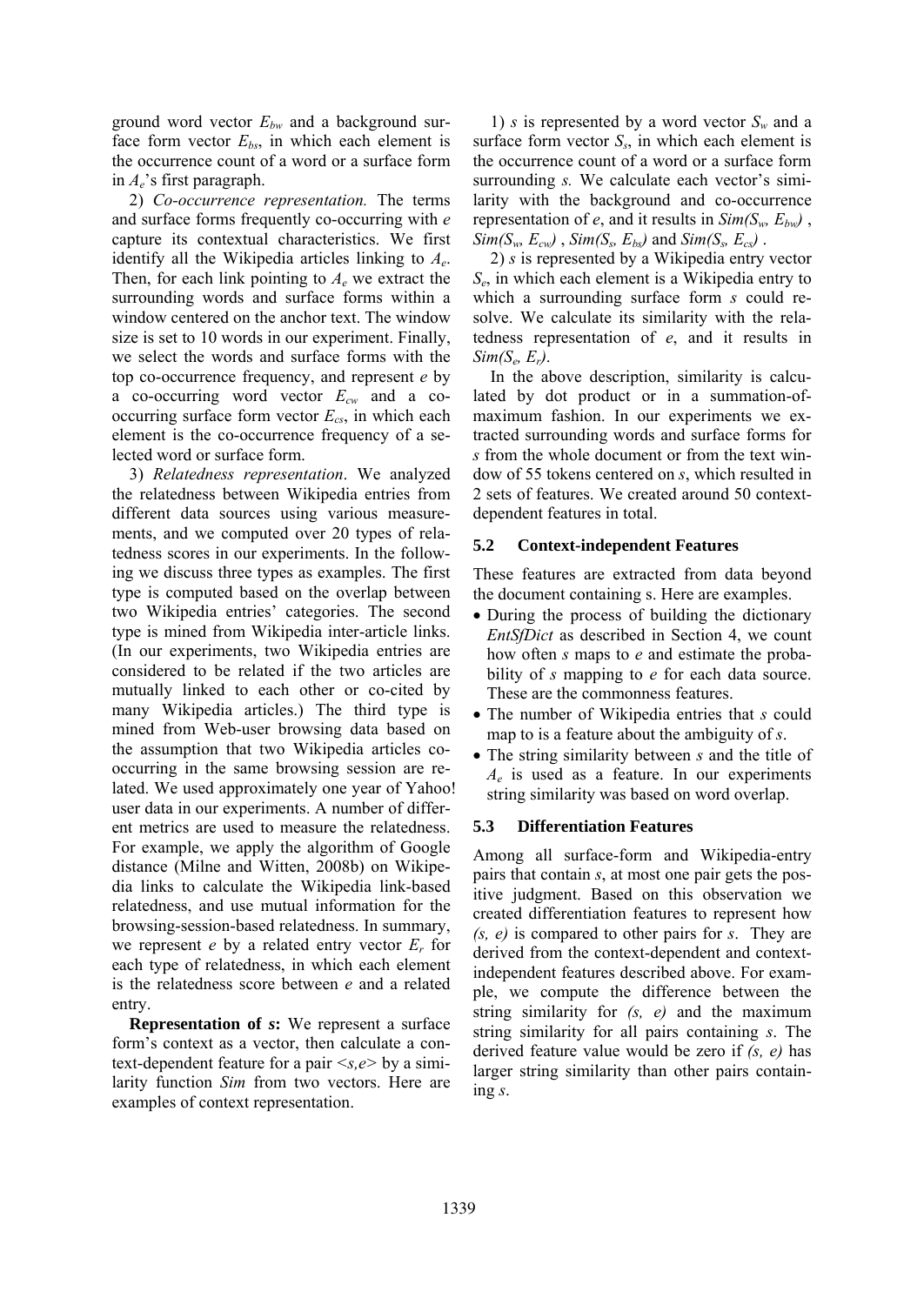### **6 Experimental Results**

In our experiments we used the Wikipedia snapshot for March  $6<sup>th</sup>$ , 2009. Our dictionary *EntSfDict* contains 3.5 million Wikipedia entries and 6.5 million surface forms.

A training set was created from randomly selected Wikipedia articles using the process described in Section 4.1. We varied the number of Wikipedia articles from 500 to 40,000, but the performance did not increase much after 5000. The experimental results reported in this paper are based on the training set generated from 5000 articles. It contains around 1.4 million training examples. There are approximately 300,000 surface forms, out of which 28,000 are the *oow* case.

Around 400 features were created in total, and 200 of them were selected by GBDT and GBRank to be used in our resolution models.

#### **6.1 Evaluation Datasets**

Three datasets from different data sources are used in evaluation.

1) *Wikipedia hold-out set*. Using the same process for generating training data and excluding the surface forms appearing in the training data, we built the hold-out set from approximately 15,000 Wikipedia articles, containing around 600,000 labeled instances. There are 400,000 surface forms, out of which 46,000 do not resolve to any Wikipedia entry.

2) *MSNBC News test set*. This entity disambiguation data set was introduced by Cucerzan (2007). It contains 200 news articles collected from ten MSNBC news categories as of January 2, 2007. Surface forms were manually identified and mapped to Wikipedia entities. The data set contains 756 surface forms. Only 589 of them are contained in our dictionary *EntSfDict*, mainly because *EntSfDict* excludes surface forms of outof-Wikipedia entities and concepts. Since the evaluation task is focused on resolution performance rather than recognition, we exclude the missing surface forms from the labeled example set. The final dataset contains 4,151 labeled instances. There are 589 surface forms and 40 of them do not resolve to any Wikipedia entry.

3) *Yahoo! News set*. One limitation of the MSNBC test set is the small size. We built a much larger data set by randomly sampling around 1,000 news articles from Yahoo! News over 2008 and had them manually annotated. The experts first identified *person*, *location* and *organization* names, then mapped each name to a Wikipedia article if the article is about the entity referred to by the name. We didn't include more general concepts in this data set to make the manual effort easier. This data set contains around 100,000 labeled instances. The data set includes 15,387 surface forms and 3,532 of them cannot be resolved to any Wikipedia entity. We randomly split the data set to 2 parts of equal size. One part is used to tune parameters of GBDT and GBRank and select thresholds based on F1 value. The evaluation results presented in this paper is based on the remaining part of the Yahoo! News set.

#### **6.2 Metrics**

The possible outcomes from comparing a resolution system's prediction with ground truth can be categorized into the following types.

- True Positive (TP), the predicted *e* was correctly referred to by *s*.
- True Negative (TN), *s* was correctly predicted as resolving to *oow*.
- Mismatch (MM), the predicted *e* was not correctly referred to by *s* and should have been *e'* from *EntSfDict*.
- False Positive (FP), the predicted *e* was not correctly referred to by *s* and should have been *oow*.
- False Negative (FN), the predicted *oow* is not correct and should have been *e'* from *EntSfDict*.

Similar to the widely used metrics for classification systems, we use following metrics to evaluate disambiguation performance.

| TР<br>$precision = -$      | TP<br>$recall = -$       |
|----------------------------|--------------------------|
| $TP + FP + MM$             | $TP + FN + MM$           |
| $-$ 2 × precision × recall | $TP+TN$<br>$accuracy =$  |
| $precision + recall$       | $TP + FP + TN + FN + MM$ |

In the Yahoo! News test set, 23.5% of the surface forms do not resolve to any Wikipedia entries, and in the other two test sets the percentages of *oow* are between 10% and 20%. This demonstrates it is necessary in real-world applications to explicitly measure *oow* prediction. We propose following metrics.

$$
precision_{10} = \frac{TN}{TN + FN}
$$
  

$$
F1_{200W} = \frac{2 \times precision_{20W} \times recall_{20W}}{precision_{20W} + recall_{20W}}
$$
  

$$
F1_{20W} = \frac{2 \times precision_{20W} \times recall_{20W}}{precision_{20W} + recall_{20W}}
$$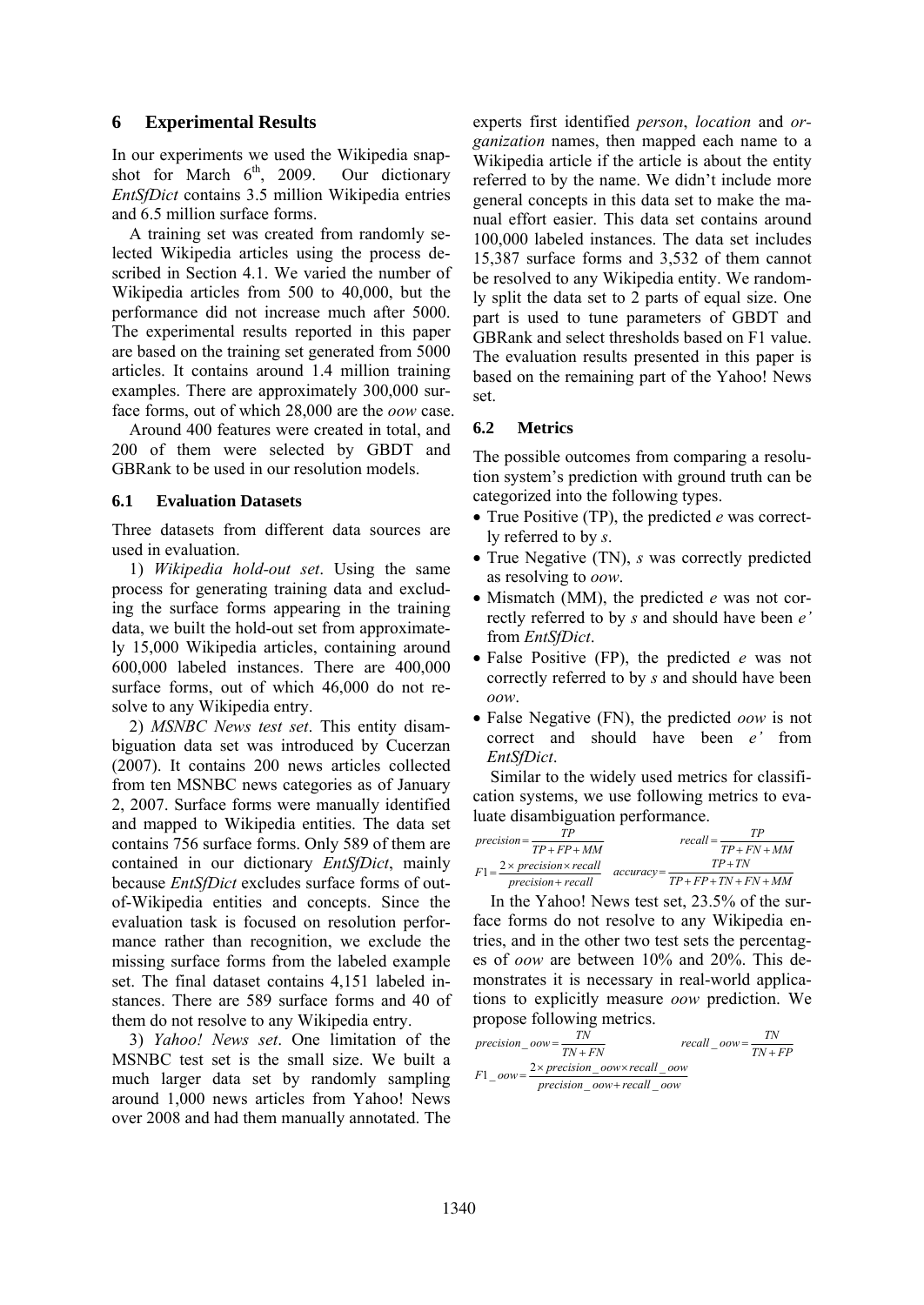#### **6.3 Evaluation Results**

With our training set we trained one resolution model using GBDT (named as *WikiRes-c*) and another resolution model using GBRank (named as *WikiRes-r*). The models were evaluated along with the following systems.

1) *Baseline-r*: each surface form *s* is randomly mapped to *oow* or a candidate entry for *s* in *EntSfDict*.

2) *Baseline-p*: each surface form *s* is mapped to the candidate entry *e* for *s* with the highest commonness score. The commonness score is linear combination of the probability of *s* being mapped to *e* estimated from different data sources. The commonness score is among the features used in *WikiRes-c* and *WikiRes-r*.

3) *Baseline-m*: we implemented the approach brought by Cucerzan (2007) based on our best understanding. Since we use a different version of Wikipedia and a different entity recognition approach, the evaluation result differs from the result presented in their paper. But we believe our implementation follows the algorithm described in their paper.

In Table 1 we present the performance for each system on the Yahoo! News test set and the MSNBC test set. The performance of *WikiRes-c* and *WikiRes-r* are computed after we apply the thresholds selected on the tuning set described in Section 6.1. In the upper half of Table 1, the three baselines use the thresholds that lead to the best F1 on the Yahoo! News test set. In the lower half of Table 1, the three baselines use the thresholds that lead to the best F1 on the MSNBC test set.

Among the three baselines, *Baseline-r* has the lowest performance. *Baseline-m* uses a few context-sensitive features and *Baseline-p* uses a context-independent feature. These two types of features are both useful, but *Baseline-p* shows better performance, probably because the surface forms in our test sets are dominated by common senses. In our resolution models, these features are combined together with many other features calculated from different large-scale data sources and on different granularity levels. As shown in Table 1, both of our resolution solutions substantially outperform other systems. Furthermore, *WikiRes-c* and *WikiRes-r* have similar performance.

|                       | <b>Precision</b> | Recall | F1     | <b>Accuracy</b> | p-value    |  |  |
|-----------------------|------------------|--------|--------|-----------------|------------|--|--|
| Yahoo! News Test Set  |                  |        |        |                 |            |  |  |
| Baseline-r            | 47.023           | 60.831 | 53.043 | 47.023          | 0          |  |  |
| Baseline-p            | 73.869           | 88.157 | 80.383 | 73.175          | 5.2e-78    |  |  |
| Baseline-m            | 62.240           | 80.517 | 70.208 | 62.240          | $1.3e-160$ |  |  |
| WikiRes-r             | 83.406           | 88.858 | 86.046 | 80.717          | 0.012      |  |  |
| WikiRes-c             | 85.038           | 87.831 | 86.412 | 81.463          |            |  |  |
| <b>MSNBC</b> Test Set |                  |        |        |                 |            |  |  |
| Baseline-r            | 60.272           | 64.545 | 62.335 | 60.272          | 8.9e-19    |  |  |
| Baseline-p            | 82.292           | 86.182 | 84.192 | 82.003          | 0.306      |  |  |
| Baseline-m            | 78.947           | 84.545 | 81.651 | 78.947          | 0.05       |  |  |
| WikiRes-r             | 88.785           | 86.364 | 87.558 | 84.550          | 0.102      |  |  |
| WikiRes-c             | 88.658           | 85.273 | 86.932 | 83.192          |            |  |  |

Table 1. Performance on the Yahoo! News Test Set and the MSNBC Test set



Figure 1. Precision-recall on the Yahoo! News Test Set and the MSNBC Test Set

We compared *WikiRes-c* with each competitor and from the statistical significance test results in the last column of Table 1 we see that on the Yahoo! News test set *WikiRes-c* significantly outperforms others. The p-values for the MSNBC test set are much higher than for the Yahoo! News test set because the MSNBC test set is much smaller.

Attempting to address this point, we see that the F1 values of *WikiRes* on the MSNBC test set and on the Yahoo! News test set only differs by a couple percentage points, although, these test sets were created independently. This suggests the objectivity of our method for creating the Yahoo! News test set and provides a way to measure resolution model performance on what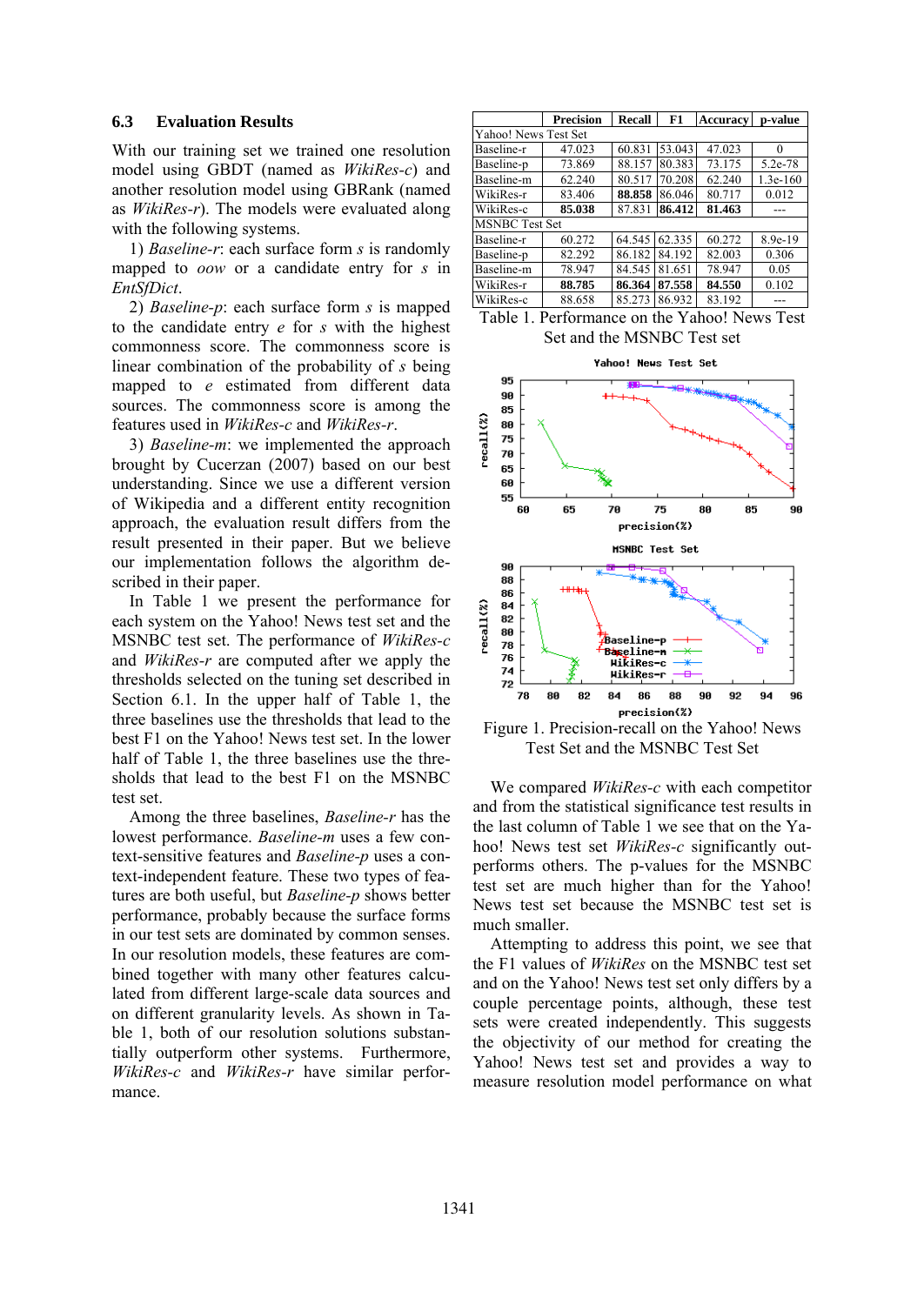would occur in a general news corpus in a statistically significant manner.

In Figure 1 we present the precision-recall curves on the Yahoo! News and the MSNBC test sets. We see that our resolution models are substantially better than the other two baselines at any particular precision or recall value on both test sets. *Baseline-r* is not included in the comparison since it does not have the tradeoff between precision and recall. We find the precision-recall curve of *WikiRes-r* is very similar to *WikiRes-c* at the lower precision area, but its recall is much lower than other systems after precision reaches around 90%. So, in Figure 1 the curves of *WikiRes-r* are truncated at the high precision area.

In Table 2 we compare the performance of out-of-Wikipedia prediction. The comparison is done on the Yahoo! News test set only, since there are only 40 surface forms of *oow* case in the MSNBC test set. Each system's threshold is the same as that used for the upper half of Table 1. The results show our models have substantially higher precision and recall than *Baseline-p* and *Baseline-m*. From the statistical significance test results in the last column, we can see that *WikiRes-c* significantly outperforms *Baseline-p* and *Baseline-m*. Also, our current approaches still have room to improve in the area of out-of-Wikipedia prediction.

We also evaluated our models on a Wikipedia hold-out set. The model performance is greater than that obtained from the previous two test sets because the hold-out set is more similar to the training data source itself. Again, our models perform better than others.

From the feature importance lists of our GBDT model and GBRank model, we find that the commonness features, the features based on Wikipedia entries' co-occurrence representation and the corresponding differentiation features are the most important.

|            | <b>Precision</b> | <b>Recall</b> | F1     | p-value   |
|------------|------------------|---------------|--------|-----------|
| Baseline-p | 64.907           | 22.152        | 33.03  | $1.6e-20$ |
| Baseline-m | 47.207           | 44.78         | 45.961 | $1.3e-34$ |
| WikiRes-r  | 68.166           | 52.994        | 59.630 | 0.084     |
| WikiRes-c  | 67.303           | 59.777        | 63.317 | ---       |

Table 2. Performance of Out-of-Wikipedia Prediction on the Yahoo! News Test Set

### **7 Conclusions**

We have described a method of learning to resolve surface forms to Wikipedia entries. Using this method we can enrich the unstructured documents with structured knowledge from Wikipedia, the largest knowledge base in existence. The enrichment makes it possible to represent a document as a machine-readable network of senses instead of just a bag of words. This can supply critical semantic information useful for nextgeneration information retrieval systems and other text mining applications.

Our resolution models use an extensive set of novel features and are leveraged by a machine learned approach that depends only on a purely automated training data generation facility. Our methodology can be applied to any other language that has Wikipedia and Web data available (after modifying the simple capitalization rules in Section 4.1). Our resolution models can be easily and quickly retrained with updated data when Wikipedia and the relevant Web data are changed.

For future work, it will be important to investigate other approaches to better predict *oow*. Adding global constraints on resolutions of the same term at multiple locations in the same document may also be important. Of course, developing new features (such as part-of-speech, named entity type, etc) and improving training data quality is always critical, especially for social content sources such as those from Twitter. Finally, directly demonstrating the degree of applicability to other languages is interesting when accounting for the fact that the quality of Wikipedia is variable across languages.

### **References**

- Bagga, Amit and Breck Baldwin. 1998. Entity-based cross-document coreferencing using the Vector Space Model. *Proceedings of the 17th international conference on Computational linguistics*.
- Bunescu, Razvan and Marius Paşca. 2006. Using Encyclopedic Knowledge for Named Entity Disambiguation. *Proceedings of the 11th Conference of the European Chapter of the Association of Computational Linguistics (EACL-2006)*.
- Cucerzan, Silviu. 2007. Large-Scale Named Entity Disambiguation Based on Wikipedia Data. *Pro-*